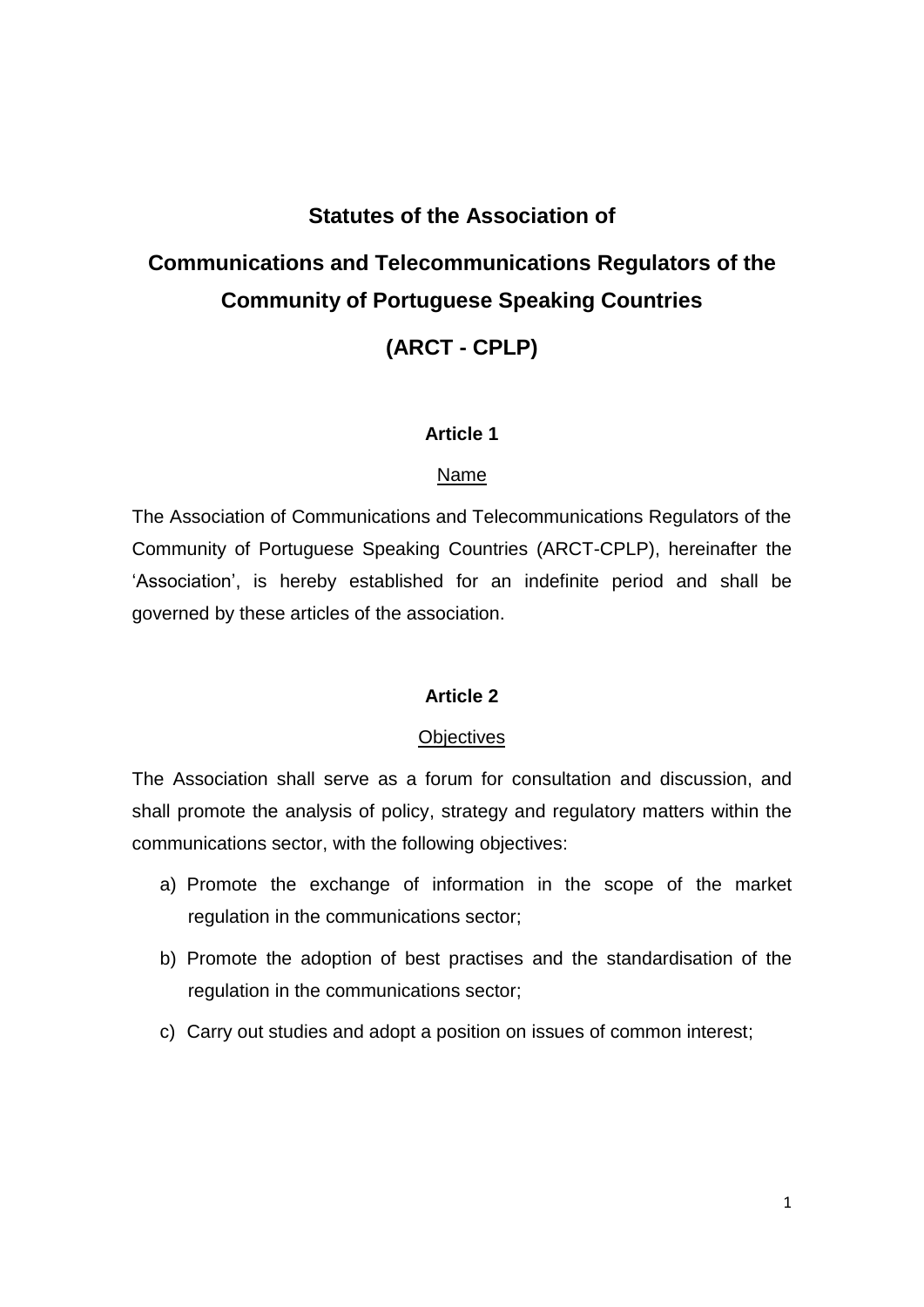- d) Assess, coordinate and defend the interests of the Portuguese speaking National Regulatory Authorities (NRAs), seeking to establish and defend a common position in international *fora*, according to their responsibilities;
- e) Encourage the exchange of collaborators and technical staff from the NRAs, as well as the conduct of institutional visits between members;
- f) Analyse relevant matters to the development and universal availability of communications services, specially among member States that have recently established their NRAs or show high sector failings;
- g) Promote contacts and actions with similar organisations;
- h) Carry on other activities in accordance with decisions taken by the General Assembly.

## Definition of NRA and Representation

1. National Regulatory Authority (NRA) is the entity responsible for the regulation of the communications sector, without prejudice to the status and name conferred in the framework of the respective legal system.

2. Each NRA shall be represented by the respective Chair, without prejudice to the possibility of delegating representation powers.

3. Each NRA shall undertake activities within the Association according to its responsibilities and respective legal duties.

## **Article 4**

## Head office

The head office of the Association is situated in Lisbon, Portugal.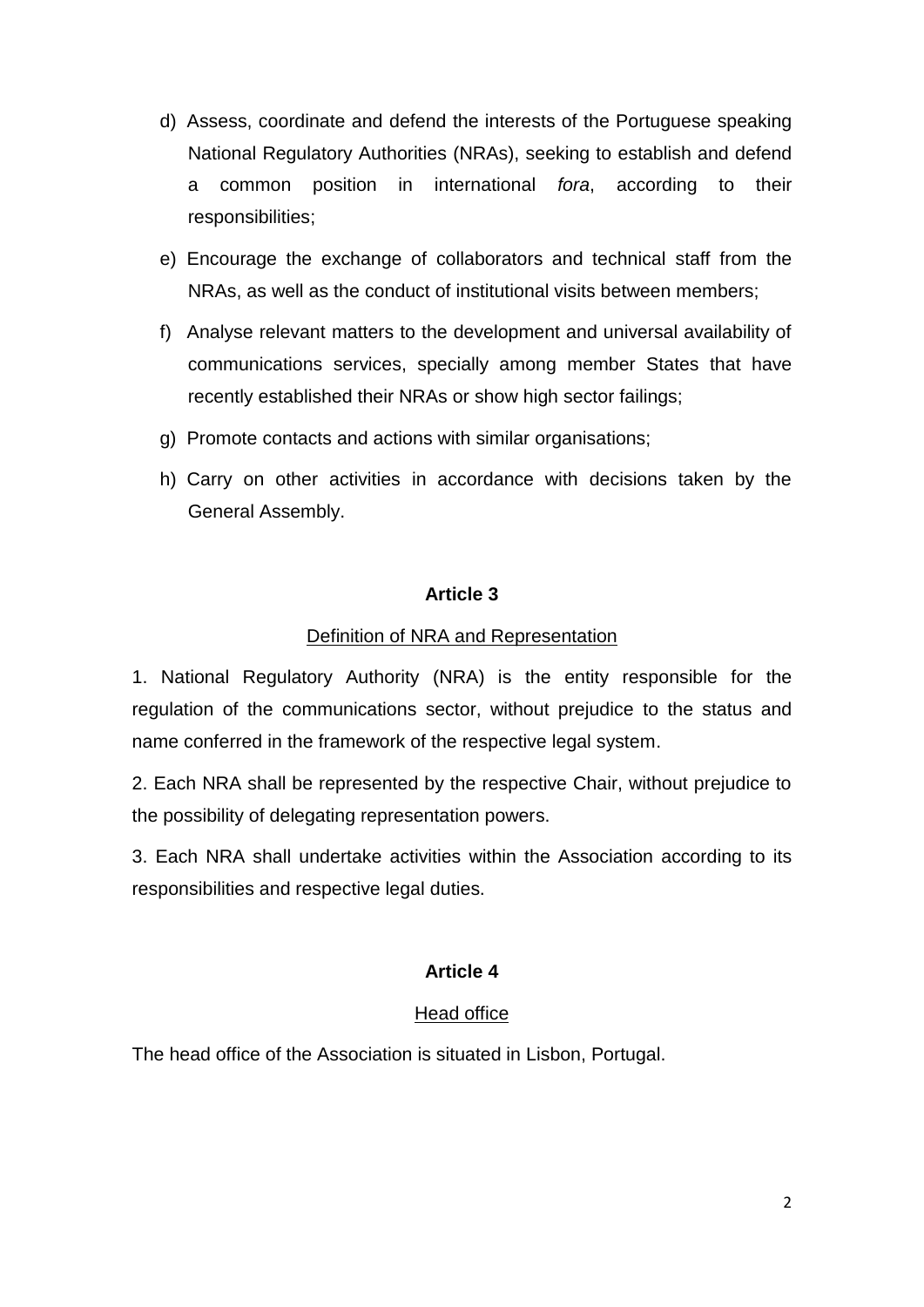## Members and Voting Rights

1. NRAs of CPLP member States are full members of the Association.

2. Members registered as such shall hold voting rights, provided that they have not been suspended , according to article 6.

3. Other invited NRAs may also attend the Assembly meetings as observers without voting rights, if its presence is accepted by the Assembly.

# **Article 6**

# Termination of membership and suspension of voting rights

1. Membership shall terminate when:

- a) Resignation is mentioned to the Chair of the Association. Chair must inform the Secretariat about it.
- b) Members´ attitude is incompatible with the objectives of the Association. General Assembly will exam the situation and the member can be expelled if decision is determined by two thirds of members.

2. General Assembly can suspend the voting rights of a member and not expel him in situations of conflict of interests or misconduct .

# **Article 7**

## Members<sup>'</sup> rights

Members<sup>'</sup> rights:

- a) Participate in General Assembly meetings;
- b) Vote and be elected as a candidate for a position in the Association;

c) Examine books, reports, accounts and other documents, when requested by writing at least eight working days in advance and when self interest is evident, direct and legitimate to the NRA.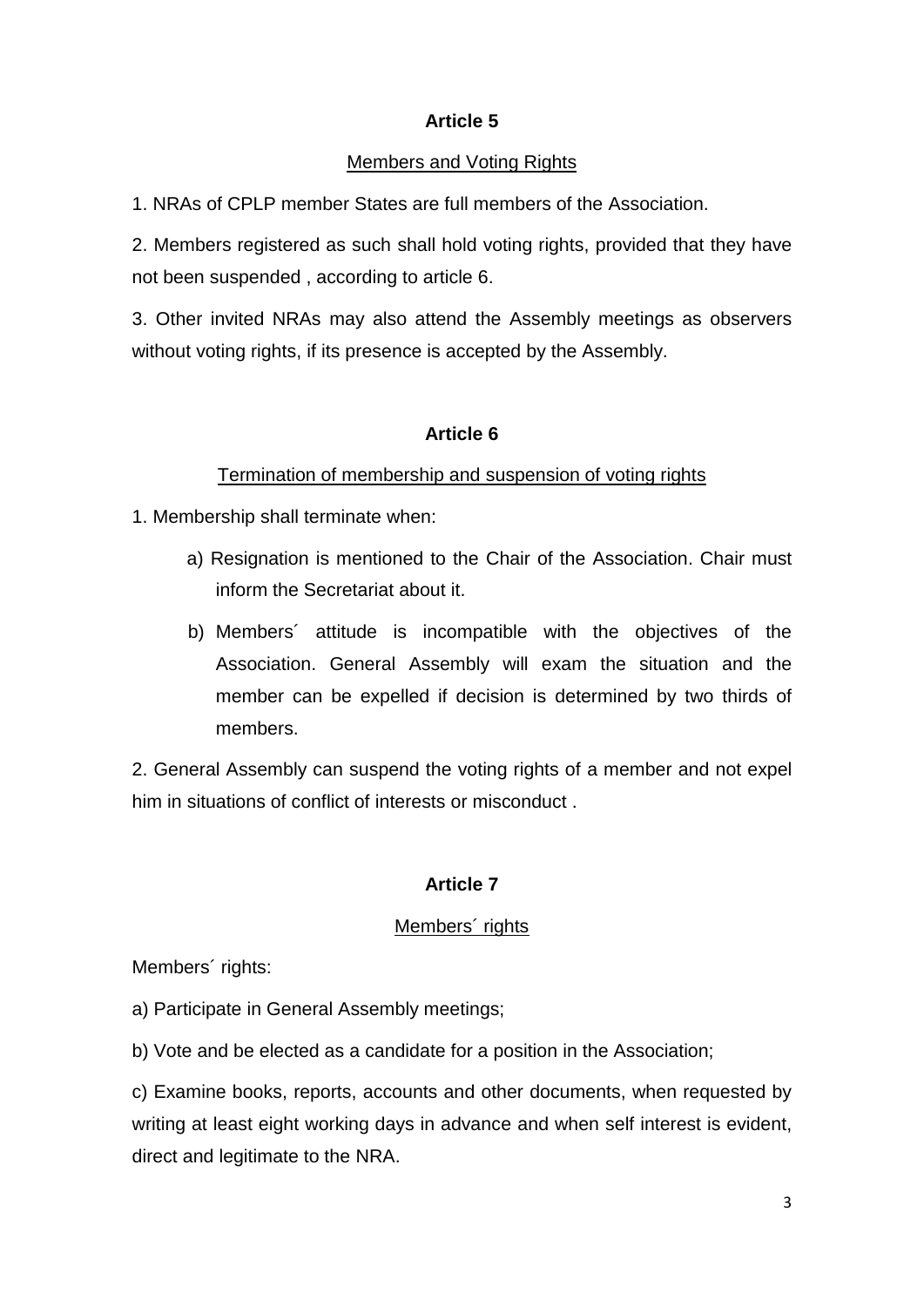## Members´ obligations

Members´ obligations:

- a) Attend General Assembly meetings;
- b) Fulfil dispositions and decisions adopted in plenary;
- c) Perform the tasks for which they were elected with care, devotion and efficiency.

## **Article 9**

## Bodies

- 1. The bodies of the Association are:
	- a) The General Assembly;
	- b) The Chair;
	- c) The Secretariat.

2. The General Assembly may establish and approve *ad hoc* work groups, which ones are coordinated by the Chair and supported by the Secretariat.

## **Article 10**

## General Assembly

1. The General Assembly is the decision-making body of the Association.

2. The General Assembly consists of all members of the Association.

3. The General Assembly shall hold ordinary or extraordinary meetings.

4. The General Assembly is presided by the Chair, supported by the Vice-Chairman and assisted by the Secretary.

5. General Assembly meetings require the presence of a simple majority of members.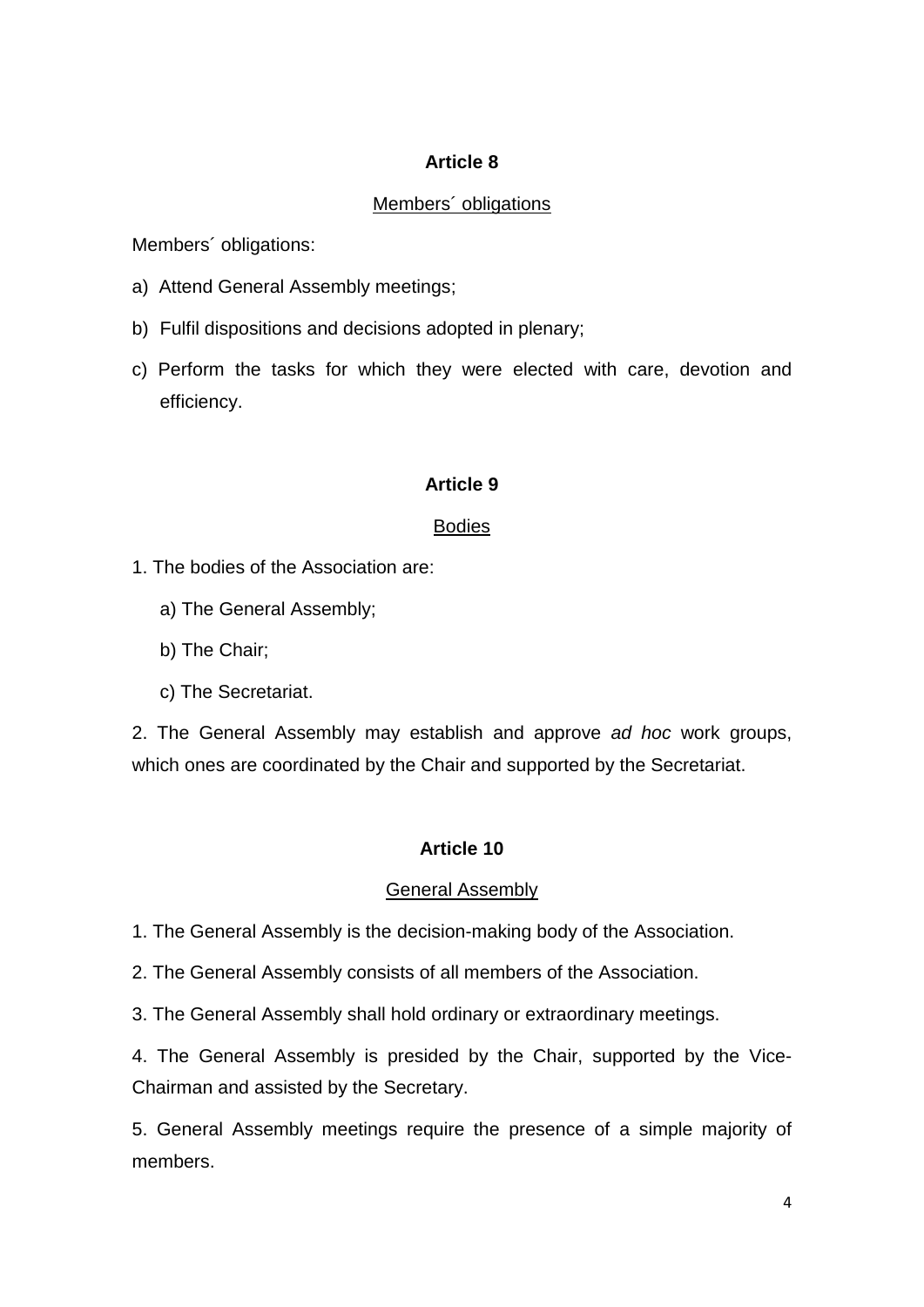6. Decisions are adopted by consensus or by the votes of a majority of present voting members, with the provisos set out in paragraph 2 of article 6, and paragraph 7 hereof.

7. In case of a tied vote, the Chair has the casting vote for the purpose of this suffrage.

8. At the end of the meeting a minute shall be approved and signed by the Chair, Vice-Chairman, Secretary and the present members; the minute is subsequently disclosed to all members, either present or absent.

## **Article 11**

## Periodicity and convening of the Ordinary General Assembly

1. The General Assembly shall hold an ordinary meeting once a year.

2. The Chair shall convene all members for the general meeting at least a month in advance, stating the meeting date, time and place, and invite members to suggest issues to be included in the meeting agenda.

## **Article 12**

#### Decisions taken between General Assembly meetings

If the General Assembly is required to take decisions during the period between two ordinary meetings, the Chair, on his own initiative or at the request of at least three voting members, may address members by the swiftest means available (web page, email, fax or other means) in order to request positions of the majority of voting members for this purpose.

## **Article 13**

#### Competences of the Ordinary General Assembly

The General Assembly competences are:

a) Elect the Chair, Vice-Chairman and Secretary of the Association;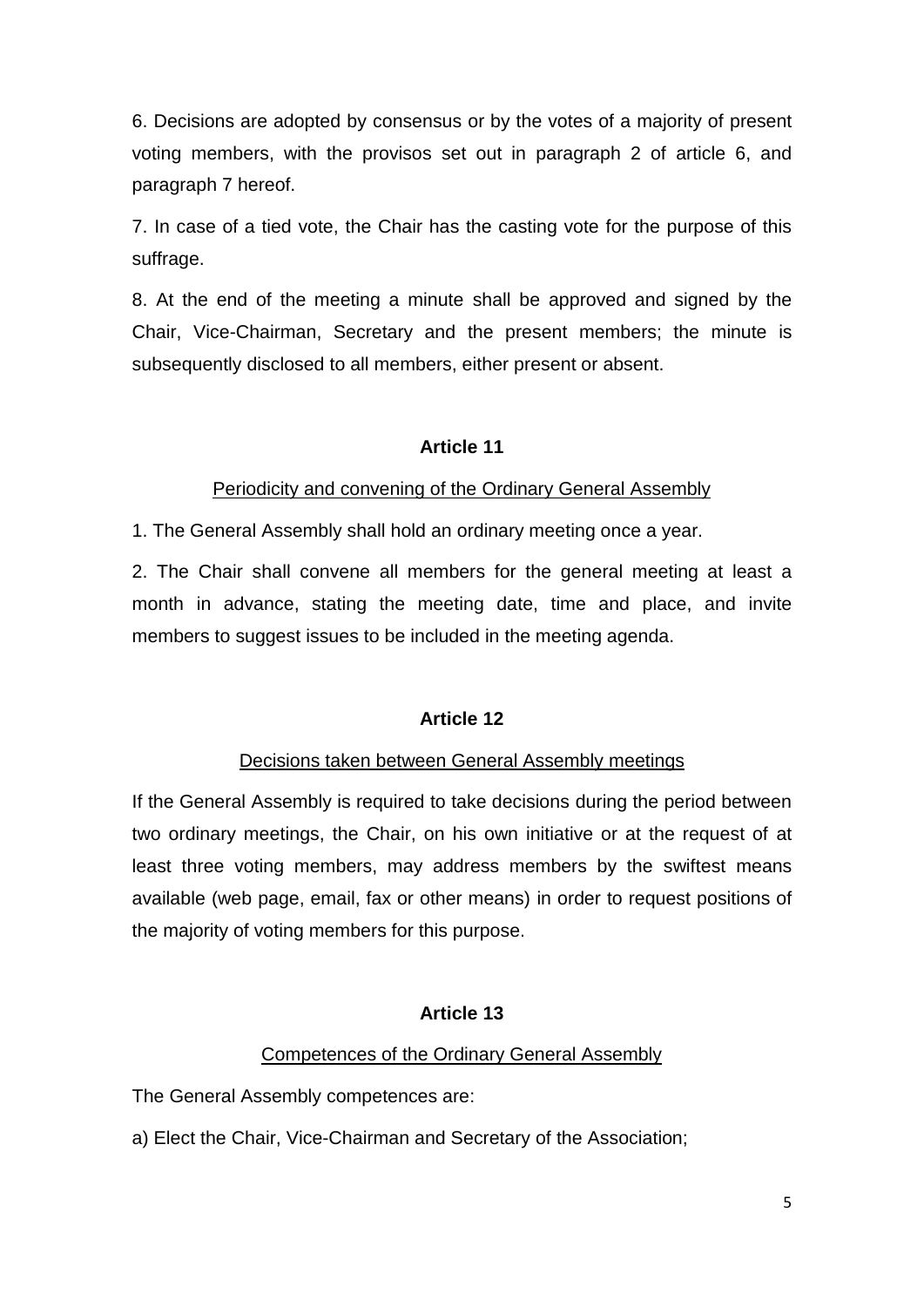b) Follow the development and the achievement of the objectives set out in article 2 hereof, and make proposals that once approved regularly are binding on the Chair that shall make sure of their implementation;

c) Analyse and vote the annual budget of the Association, when appropriate;

d) Analyse and vote the work plan foreseen by the Chair;

e) Analyse and vote the activities report of the Chair and Secretariat of the Association;

f) Establish and mandate working groups, assess and vote their reports;

g) Set the place and date for the next ordinary general meeting, according to applications made by the members;

h) Accept or invite entities to participate in activities provided in article 2 hereof;

i) Deliberate the cease-work of membership or the suspension of voting rights;

j) Assess and deliberate on any other matter that does not fall under the exclusive competence of other bodies of the Association.

## **Article 14**

## Convening of the Extraordinary General Assembly

The Chair, by his own initiative or by the request of at least two thirds of voting members, may convene all members for an extraordinary general meeting at least a month in advance and state the meeting date, time and place, as well as the agenda, according to the following article.

## **Article 15**

## Extraordinary General Assembly

Extraordinary general meetings may be held at any time, provided they are convened pursuant to the preceding article, to deal with the following issues:

a) Urgent or *force majeure* matters, such as serious circumstances that affect a member or the Association from the exercise of their respective tasks;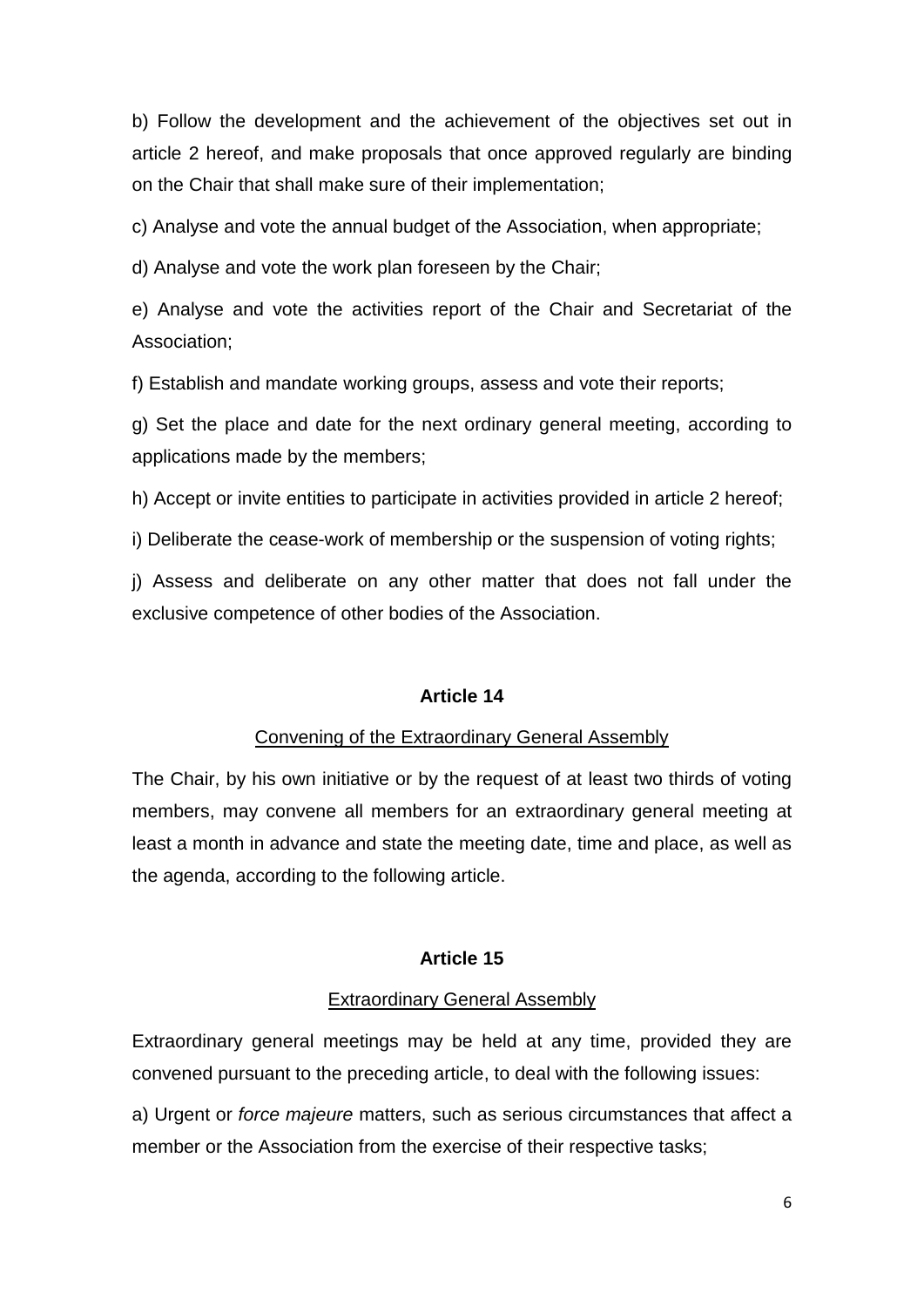b) Election of the Chair or Vice-Chairman in the event of termination of mandate or definitive prevention from acting;

- c) Vacancy of any Association body;
- d) Suspension of a member;
- e) Dissolution of the Association;
- f) Amendment of the statutes;
- g) Any other matter raised unanimously by present voting members.

## **Article 16**

## **Chair**

1. The Chair is composed by a Chair and a Vice-Chairman.

2. The chair shall be chaired by the voting member elected by the General Assembly. His tenure of office will last one-year non-renewable.

3. If the Chair is replaced during his tenure of office, his replacement shall have effect for the remaining part of the tenure of office.

4. After the first Chair´s tenure of office expires (article 20), the position of Vice-Chairman shall be taken by the outgoing Chair, who shall replace the Chair when he is absent or prevented from acting. His tenure of office will last oneyear non-renewable.

5. If the Chair is deprived of the means to carry out his duties that do not fit at number 3 of this article, the Vice-Chairman shall hold the Chair until the end of the mandate – except if in the meantime mid-term elections for the Chair take place - the Vice-Chairman must inform the members of the Association thereof.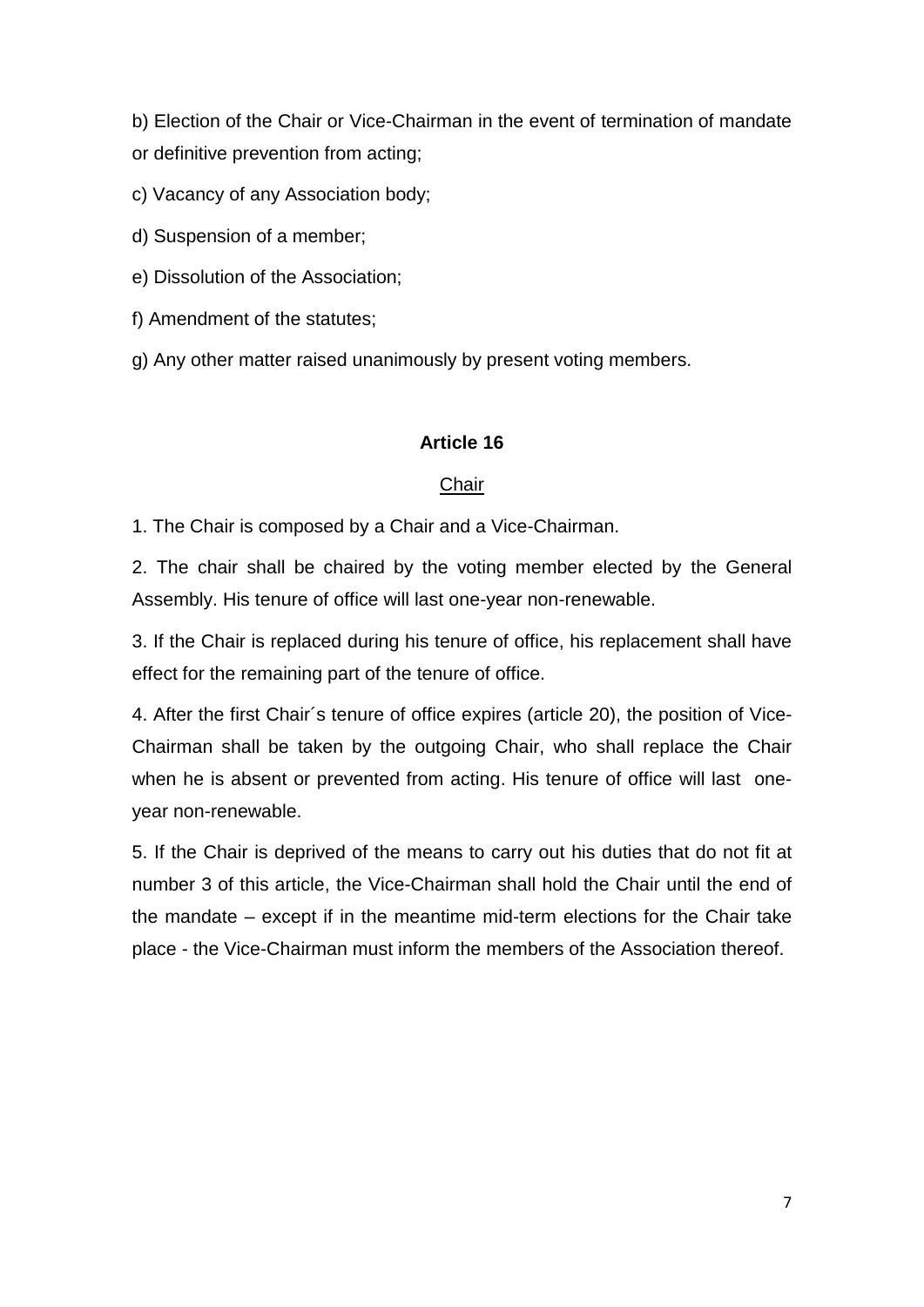## Chair´s responsibilities

The Chair must:

a) Promote the achievement of objectives laid down in article 2 hereof, with the supporte of the Secretariat and members;

b) Represent the Association;

c) Convene and take the chair on ordinary and extraordinary general meetings;

d) Present an annual draft budget to the General Assembly to be approved, when there are contributions from members :

e) Authorize all expenses;

f) At the beginning of the Chair´s tenure of office the Chair propose an annual plan of activities to the General Assembly to be assessed and approved;

g) Present an annual activity report;

h) Present to the Ordinary General Assembly, in case of its dissolution a draft decision regarding the assets;

i) Oversee and monitor the activities of the Secretariat and the working groups;

j) Exercise quality vote in the event of a tied vote, according to paragraph 7 of article 10.

## **Article 18**

## **Secretariat**

1. The Secretariat is the body responsible of providing technical support to the Association. It is coordinated by a Secretary whose responsibilities are:

a) Coordinate and support the decisions of the Chair and the determinations from the general meetings, and support other activities undertaken by the bodies of the Association;

b) Store all the documents relating to the activities of the Association and manage the webpage;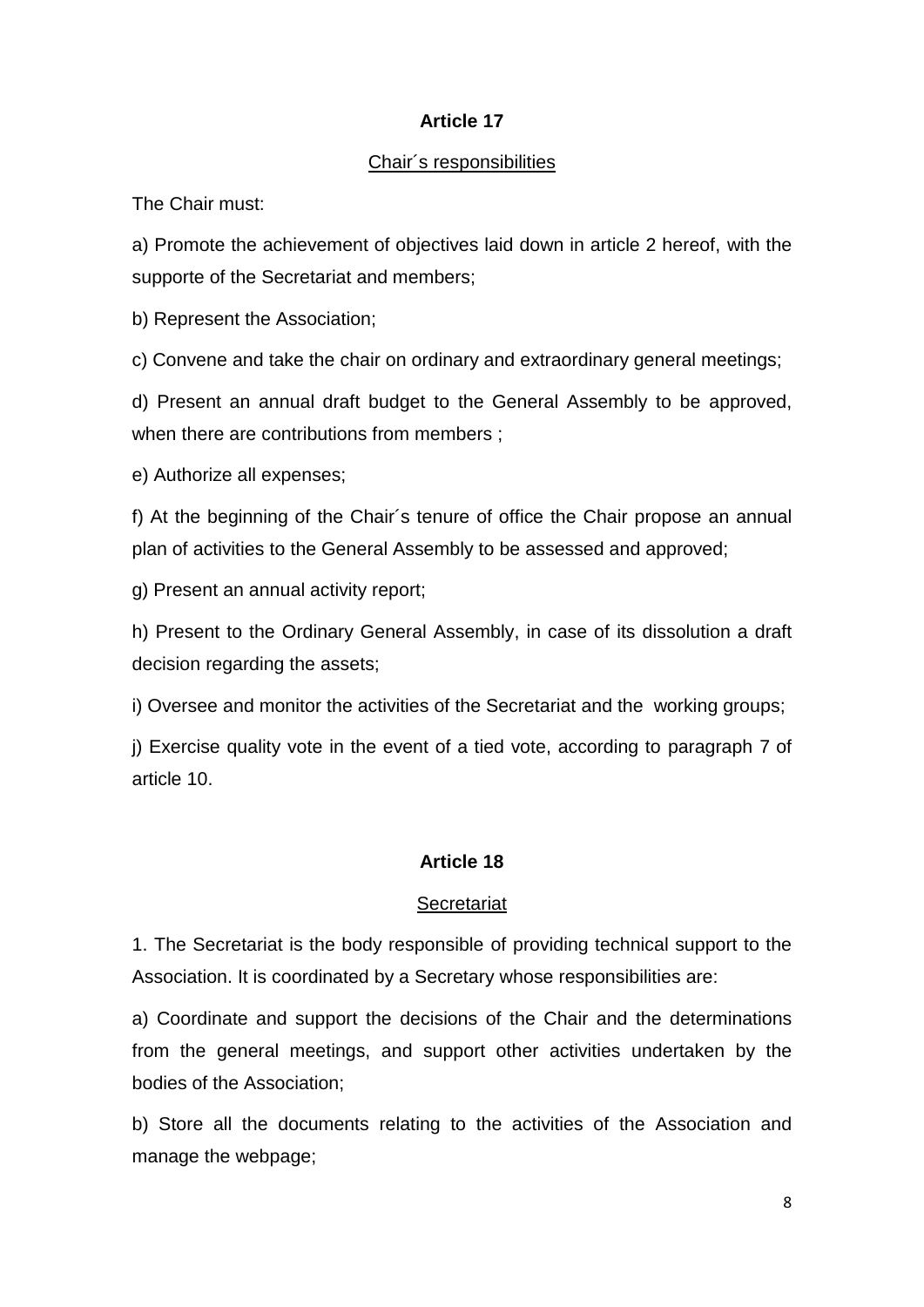c) Coordinate and support the activities undertaken by the working groups, according with the General Assembly tenure of office;

d) Convene an Extraordinary General Assembly when the Chair is unable to do so;

e) Perform all the other tasks entrusted to it by the General Assembly;

- f) Safeguard the assets of the Association, when appropriate;
- g) Ensure financial management and accountability.
- 2. The position of Secretary is held by an elected member.

## **Article 19**

## Working Groups

1. The General Assembly may establish Working Groups to analyse specific issues, which shall consist at least of three members.

2. Working Groups shall undertake actions, studies or reports, taking into consideration the views collected from different members and any instructions given by the General Assembly.

3. The Secretariat shall serve as the link between Working Groups, the Chair and the General Assembly.

## **Article 20**

## Election of bodies

1. The Chair, Vice-Chairman and Secretary of the Association are elected by universal suffrage and secret vote of all voting members, pursuant hereto.

2. Single lists for the three posts mentioned in the preceding paragraph shall be submitted.

3. The election shall be won by the most voted list.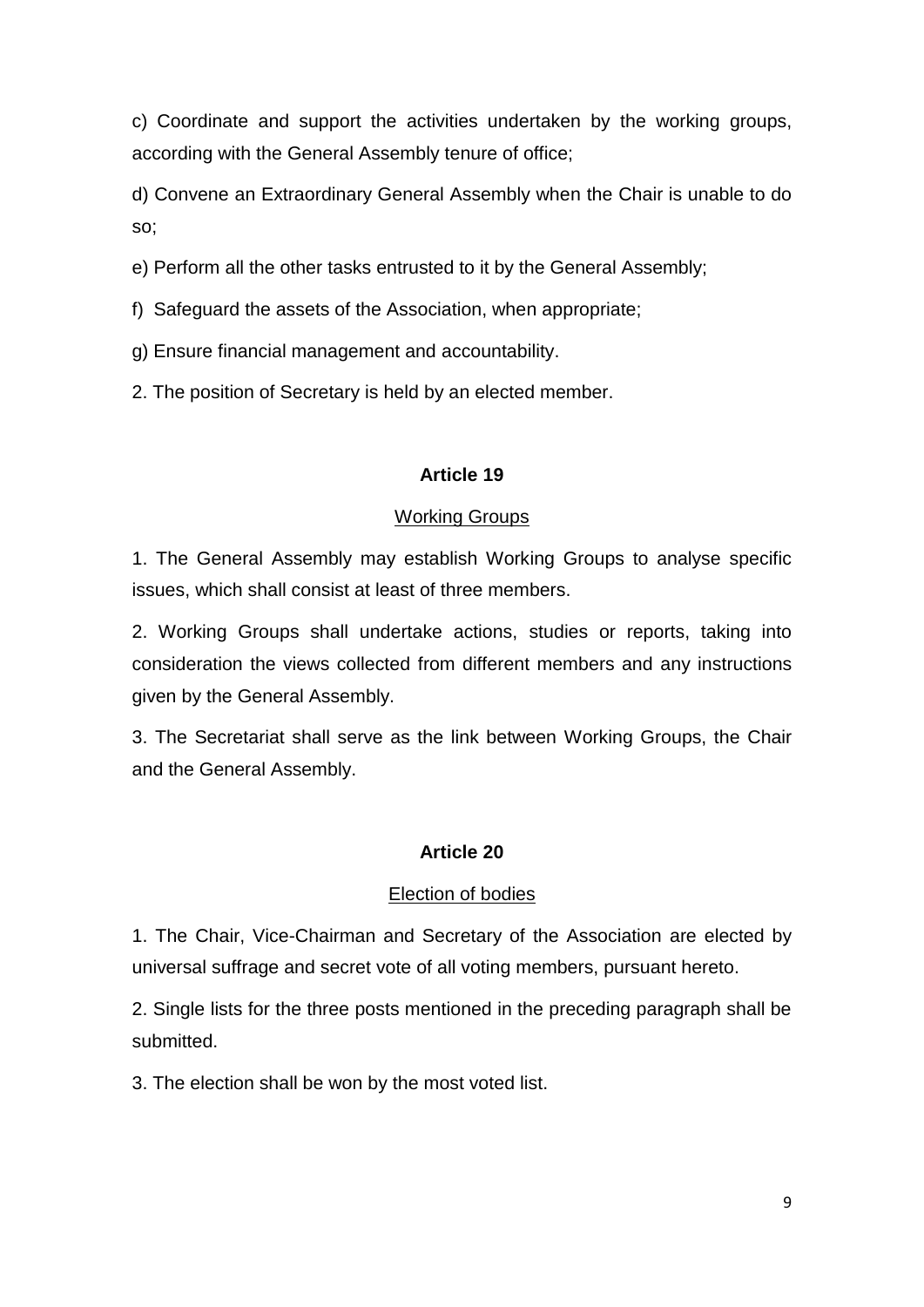## Termination of tenure of office

The tenure of office, of the Chair and Vice-Chairman shall terminate in the following circumstances:

a) Expiry of the period for which they were elected;

b) Incompatibility between interests of the institution to which they belong and the objectives of the Association, following determination taken at an extraordinary meeting of the General Assembly approved by an absolute majority of voting members;

c) Resignation of the respective NRA from the position.

# **Article 22**

## General Assembly organisational costs

The NRA hosting each General Assembly shall bear the costs involved in the organisation and conduct the general meeting; however, each member shall bear the respective accommodation and travelling expenses.

# **Article 23**

# Official language

Portuguese is the official language of the Association.

## **Article 24**

## Honorary decorations and Communications Day

1. The "Association Medal" is hereby established, as a reward for relevant services provided to the Association's cause or to the sector in general.

2. The "Day of the Association of Communications and Telecommunications Regulators of the CPLP" shall be celebrated on the date of the Memorandum of Understanding establishing the Association of Communications and